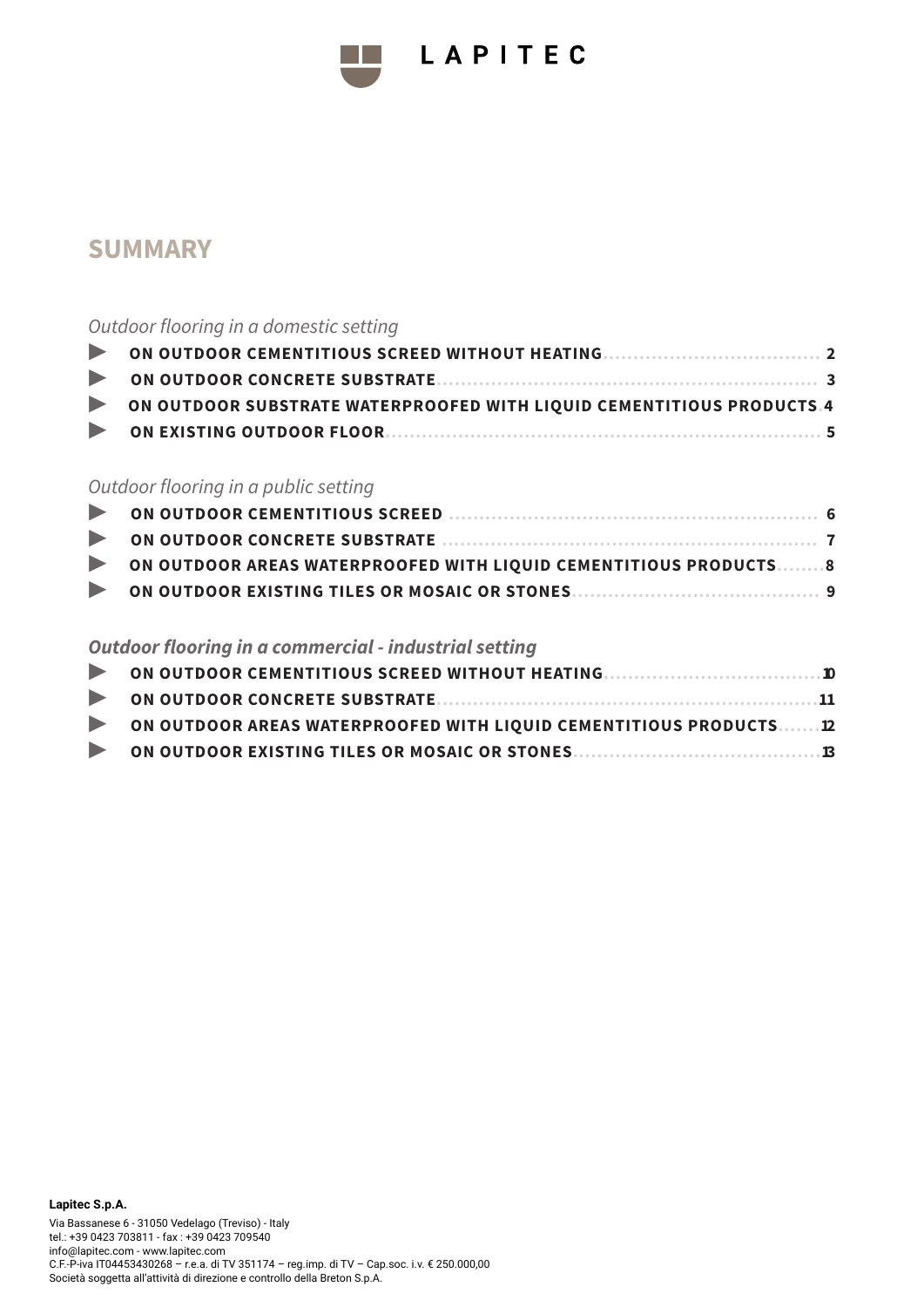

# Installation of new sintered stone flooring with adhesive and with or without reinforced mesh, up to 5,050 cm<sup>2</sup>

### ON OUTDOOR CEMENTITIOUS SCREED WITHOUT HEATING

Provision and installation, on outdoor cementitious screed without heating, of new flooring with Lapitec sintered stone (largest format of up to 5,050 cm2) compliant with standard \_\_\_\_\_\_\_\_\_; thickness 12, 20 mm; in the colour and finish selected by Construction Management; installed with open gaps of no less than 5 mm; maintaining a minimum gap of 5 mm from peripheral (around columns, corners, wall to floor or wall to roof, stair risers...); with improved deformable or highly deformable cementitious adhesive belonging to class C2S1/S2, in keeping with standard EN 120004. The adhesive surface between the slabs and the substrate has to be guaranteed at 100% (full bed). Gaps must be sealed with improved cementitious grout, class CG2WA in compliance with standard EN 13888.

The specifications for the cementitious screed must comply with applicable standards. Before beginning the installation, the installer will need to verify suitability and ensure compliance with the requirements listed below:

- compactness
- coplanarity (on 2 m span, for adhesives of thickness >5 mm deflections of about 2 mm are permissible, for adhesives of ≤5 mm deflections of no more than 1.5 mm)
- ageing
- cleaning of surfaces (no dusts, oils, fats or dirty).

Sintered stone slabs must meet the following specifications:

Dimensions: 1,500x3,365 mm (EN 14617-16) Density: 2,400 kg/m3 (EN 14617-1) Elastic modulus (E): 60 GPa (EN 14617-2) Flexural strength  $(\sigma k)$ : 42 MPa (EN 14617-2) Compressive strength: 483 N/mm2 (ASTM C170) Linear thermal expansion coefficient: 6.3 x 10-6 °C-1 (EN 14617-11) Reaction to fire: A1 (EN 13501-1) Resistance to acids and bases: C4 – Resistant (EN 146217-10). Water absorption: <0.1% Slipperiness properties: R

- fees and the preparation of the substrate
- the provision and application of the adhesive
- the shaping of elastic expansion joints, forming squares where the ratio of the sides is no greater than 1.5 and with an area of no more than 16.00 m2 and the sealing of these with a specific elastic sealant
- any profiles in perforated brass for the separation of diverse floorings
- the sealing of joints with the colour selected by Construction Management
- the subsequent cleaning of the surface with suitable detergents and later rinsing
- the cutting, scrap removal, cleaning and removal of waste material at the end of the work, the separate collection of waste material, the final transportation and consignment to the waste dump
- anything else necessary for a thoroughly complete, state-of-the-art job.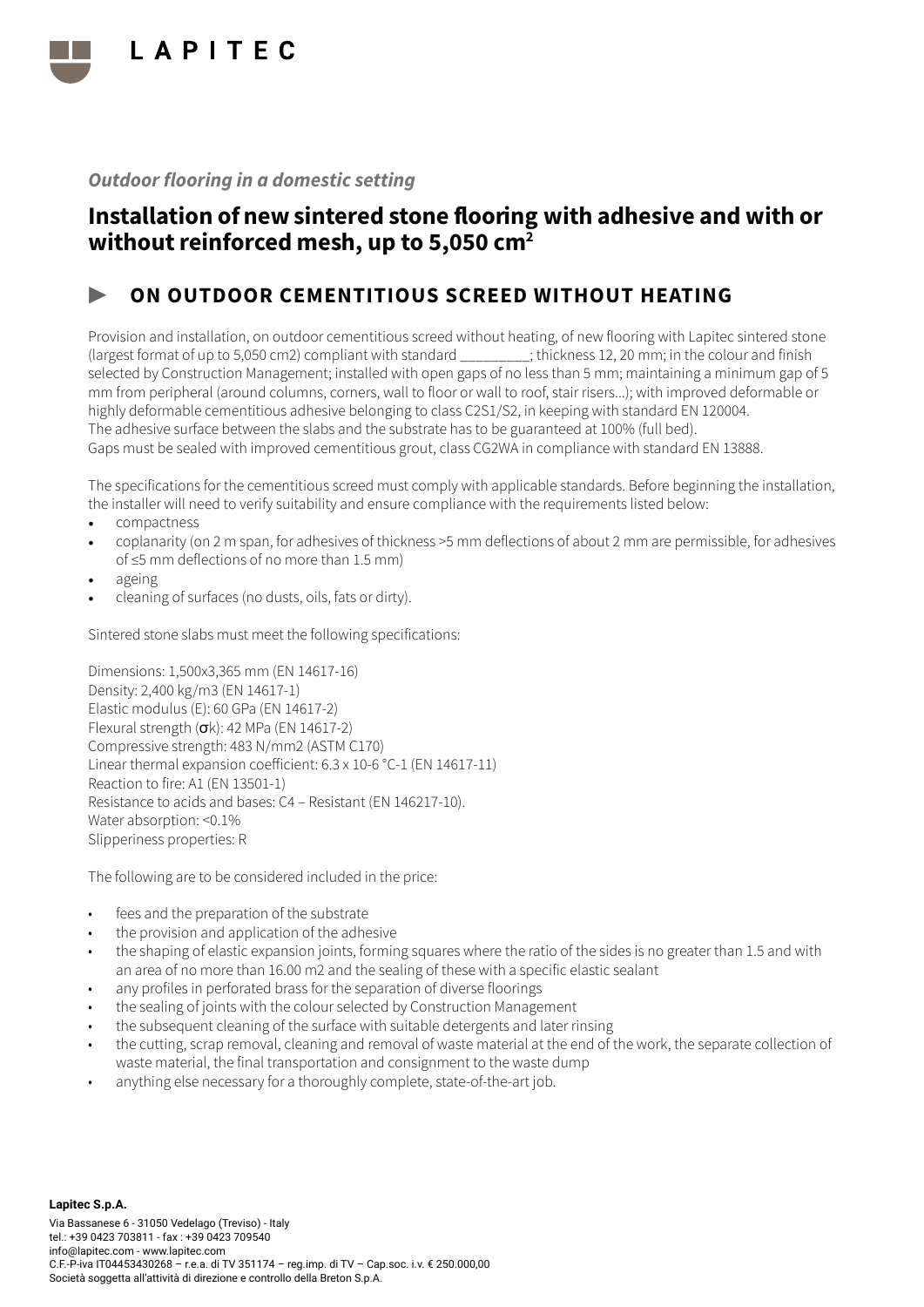

# Installation of new sintered stone flooring with adhesive and with or without reinforced mesh, up to 5,050 cm<sup>2</sup>

### ON OUTDOOR CONCRETE SUBSTRATE

Provision and installation on an outdoor concrete substrate of new flooring with Lapitec sintered stone (largest format up to 5,050 cm2) compliant with standard \_\_\_\_\_\_\_\_\_; thickness 12, 20 mm; in the colour and finish selected by Construction Management; installed with open gaps of no less than 5 mm; maintaining a minimum gap of 5 mm from peripheral cladding (around columns, corners, wall to floor or wall to roof, stair risers...); with improved deformable or highly deformable cementitious adhesive belonging to class C2S1/S2, in keeping with standard EN 120004. The adhesive surface between the slabs and the substrate has to be guaranteed at 100% (full bed). Gaps must be sealed with improved cementitious grout, class CG2WA in compliance with standard EN 13888.

The specifications for the concrete must comply with applicable standards. Before beginning the installation, the installer will need to verify suitability and ensure compliance with the requirements listed below:

- compactness
- coplanarity (on 2 m span, for adhesives of thickness >5 mm deflections of about 2 mm are permissible, for adhesives of ≤5 mm deflections of no more than 1.5 mm)
- ageing
- cleaning of surfaces (no dusts, oils, fats or dirty).

Sintered stone slabs must meet the following specifications:

Dimensions: 1,500x3,365 mm (EN 14617-16) Density: 2,400 kg/m3 (EN 14617-1) Elastic modulus (E): 60 GPa (EN 14617-2) Flexural strength  $(\sigma k)$ : 42 MPa (EN 14617-2) Compressive strength: 483 N/mm2 (ASTM C170) Linear thermal expansion coefficient: 6.3 x 10-6 °C-1 (EN 14617-11) Reaction to fire: A1 (EN 13501-1) Resistance to acids and bases: C4 – Resistant (EN 146217-10). Water absorption: <0.1% Slipperiness properties: R

- fees and the preparation of the substrate
- the provision and application of the adhesive
- the shaping of elastic expansion joints, forming squares where the ratio of the sides is no greater than 1.5 and with an area of no more than 16.00 m2 and the sealing of these with a specific elastic sealant
- any profiles in perforated brass for the separation of diverse floorings
- the sealing of joints with the colour selected by Construction Management
- the subsequent cleaning of the surface with suitable detergents and later rinsing
- the cutting, scrap removal, cleaning and removal of waste material at the end of the work, the separate collection of waste material, the final transportation and consignment to the waste dump
- anything else necessary for a thoroughly complete, state-of-the-art job.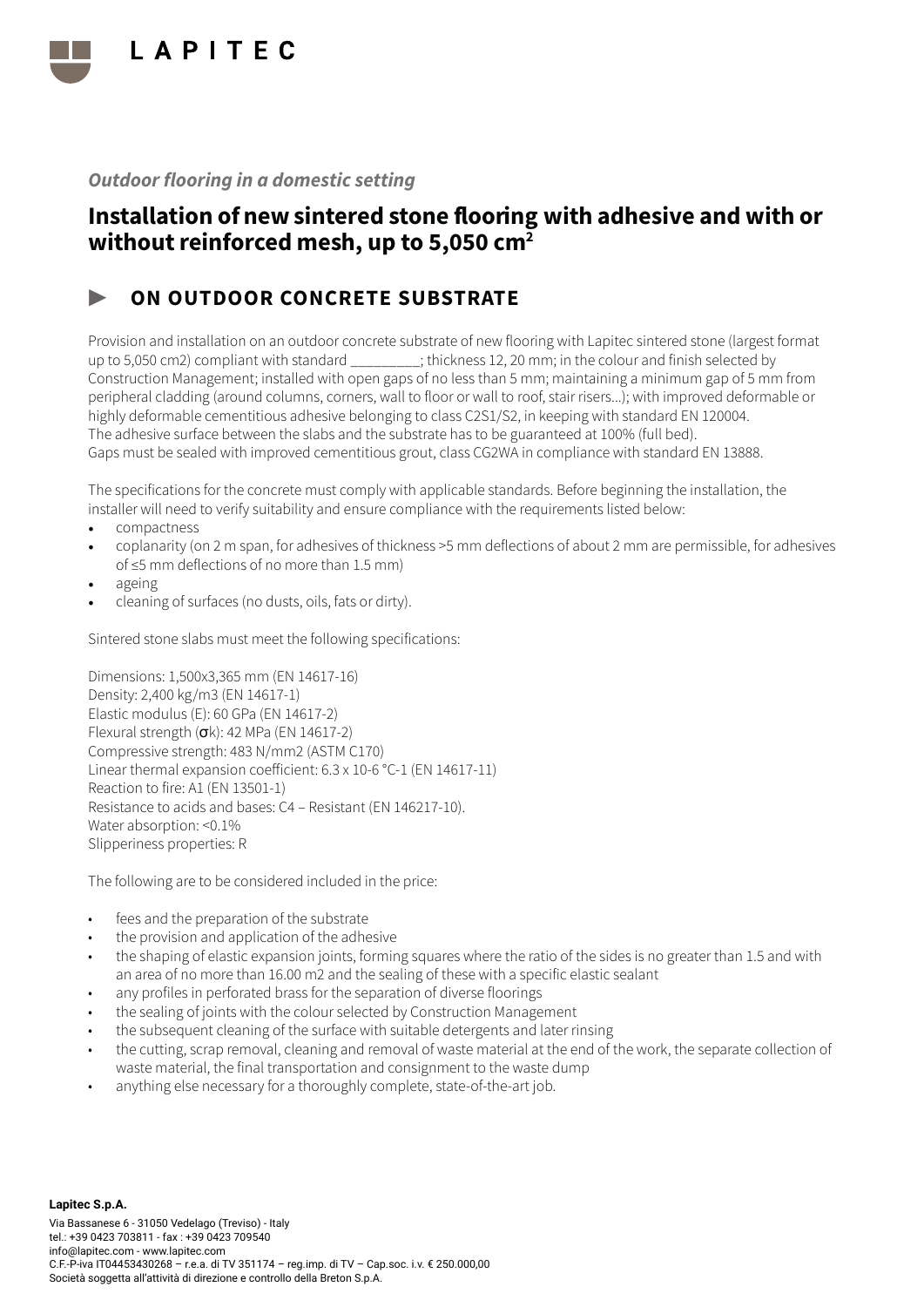

# Installation of new sintered stone flooring with adhesive and with or without reinforced mesh, up to 5,050 cm<sup>2</sup>

# ON OUTDOOR SUBSTRATE WATERPROOFED WITH LIQUID CEMENTITIOUS PRODUCTS

Provision and installation on an outdoor substrate waterproofed with liquid cementitious products of new flooring with Lapitec sintered stone (largest format up to 5,050 cm2) compliant with standard \_\_\_\_\_\_\_\_\_; thickness 12, 20 mm; in the colour and finish selected by Construction Management; installed with open gaps of no less than 5 mm; maintaining a minimum gap of 5 mm from peripheral cladding (around columns, corners, wall to floor or wall to roof, stair risers...); with improved cementitious adhesive belonging to class C2, in keeping with standard EN 120004. The adhesive surface between the slabs and the substrate has to be guaranteed at 100% (full bed). Gaps must be sealed with improved cementitious grout, class CG2WA in compliance with standard EN 13888.

The specifications for the waterproof substrate must comply with applicable standards. Before beginning the installation, the installer will need to verify suitability and ensure compliance with the requirements listed below:

- compactness
- coplanarity (on 2 m span, for adhesives of thickness >5 mm deflections of about 2 mm are permissible, for adhesives of ≤5 mm deflections of no more than 1.5 mm)
- ageing
- cleaning of surfaces (no dusts, oils, fats or dirty).

Sintered stone slabs must meet the following specifications:

Dimensions: 1,500x3,365 mm (EN 14617-16) Density: 2,400 kg/m3 (EN 14617-1) Elastic modulus (E): 60 GPa (EN 14617-2) Flexural strength (σk): 42 MPa (EN 14617-2) Compressive strength: 483 N/mm2 (ASTM C170) Linear thermal expansion coefficient: 6.3 x 10-6 °C-1 (EN 14617-11) Reaction to fire: A1 (EN 13501-1) Resistance to acids and bases: C4 – Resistant (EN 146217-10). Water absorption: <0.1% Slipperiness properties: R

The following are to be considered included in the price:

- fees and the preparation of the substrate
- the provision and application of the adhesive
- the shaping of elastic expansion joints, forming squares where the ratio of the sides is no greater than 1.5 and with an area of no more than 16.00 m2 and the sealing of these with a specific elastic sealant
- any profiles in perforated brass for the separation of diverse floorings
- the sealing of joints with the colour selected by Construction Management
- the subsequent cleaning of the surface with suitable detergents and later rinsing
- the cutting, scrap removal, cleaning and removal of waste material at the end of the work, the separate collection of waste material, the final transportation and consignment to the waste dump
- anything else necessary for a thoroughly complete, state-of-the-art job.

**Lapitec S.p.A.** Via Bassanese 6 - 31050 Vedelago (Treviso) - Italy tel.: +39 0423 703811 - fax : +39 0423 709540 info@lapitec.com - www.lapitec.com C.F.-P-iva IT04453430268 – r.e.a. di TV 351174 – reg.imp. di TV – Cap.soc. i.v. € 250.000,00 Società soggetta all'attività di direzione e controllo della Breton S.p.A.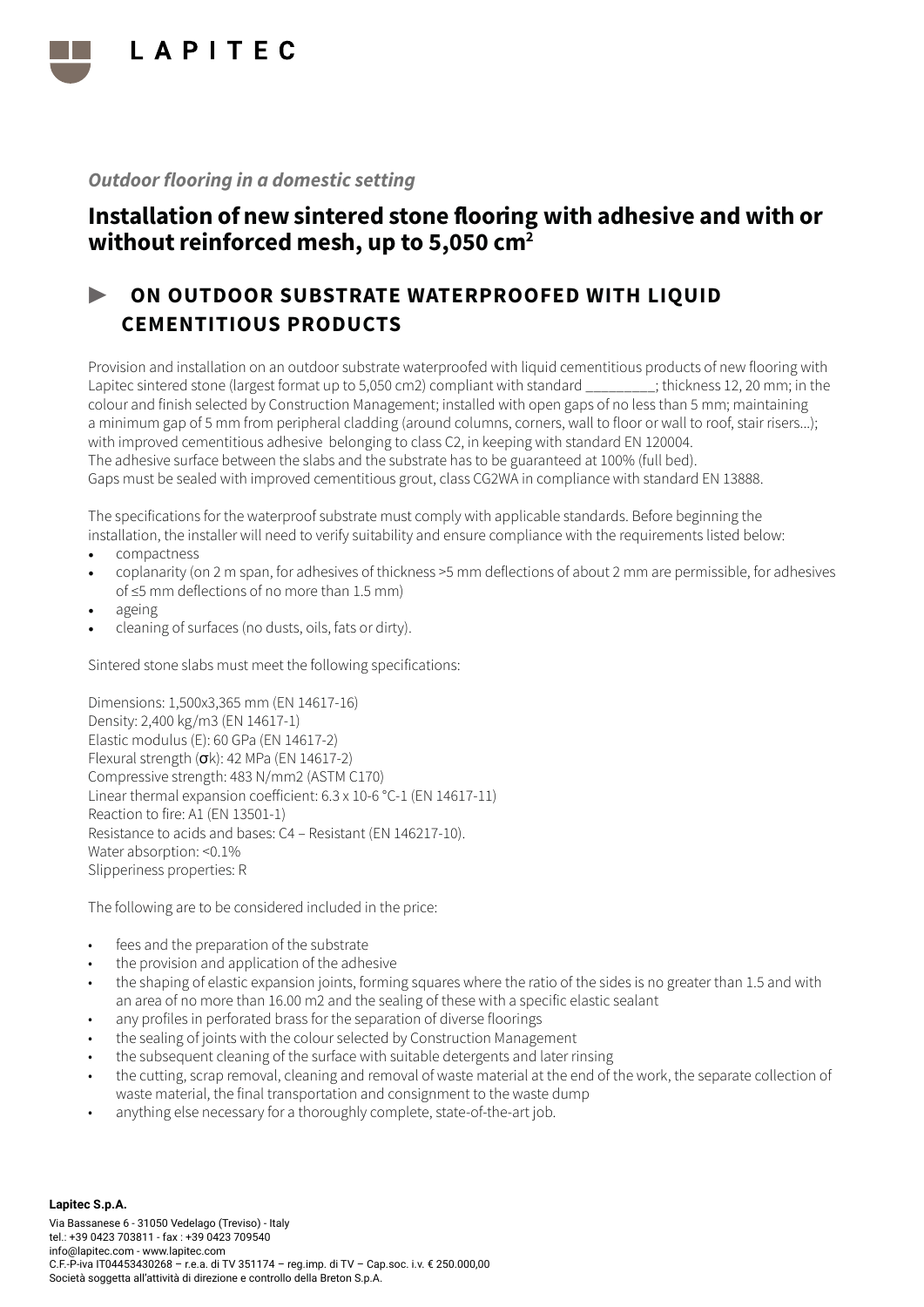

# Installation of new sintered stone flooring with adhesive and with or without reinforced mesh, up to 5,050 cm<sup>2</sup>

### ON EXISTING OUTDOOR FLOOR

Provision and installation on an existing outdoor floor (tiles, mosaic tiles, stones...), of new flooring with Lapitec sintered stone (largest format up to 5,050 cm2) compliant with standard \_\_\_\_\_\_\_\_\_; thickness 12, 20 mm; in the colour and finish selected by Construction Management; installed with open gaps of no less than 5 mm; maintaining a minimum gap of 5 mm from peripheral cladding (around columns, corners, wall to floor or wall to roof, stair risers...); with improved cementitious adhesive belonging to class C2, in keeping with standard EN 120004.

The adhesive surface between the slabs and the substrate has to be guaranteed at 100% (full bed). Gaps must be sealed with improved cementitious grout, class CG2WA in compliance with standard EN 13888.

The specifications for the \_\_\_\_\_\_\_\_\_\_\_\_\_\_ substrate must comply with applicable standards. Before beginning the installation, the installer will need to verify suitability and ensure compliance with the requirements listed below:

- compactness
- coplanarity (on 2 m span, for adhesives of thickness >5 mm deflections of about 2 mm are permissible, for adhesives of ≤5 mm deflections of no more than 1.5 mm)
- ageing
- cleaning of surfaces (no dusts, oils, fats or dirty).

Sintered stone slabs must meet the following specifications:

Dimensions: 1,500x3,365 mm (EN 14617-16) Density: 2,400 kg/m3 (EN 14617-1) Elastic modulus (E): 60 GPa (EN 14617-2) Flexural strength  $(\sigma k)$ : 42 MPa (EN 14617-2) Compressive strength: 483 N/mm2 (ASTM C170) Linear thermal expansion coefficient: 6.3 x 10-6 °C-1 (EN 14617-11) Reaction to fire: A1 (EN 13501-1) Resistance to acids and bases: C4 – Resistant (EN 146217-10). Water absorption: <0.1% Slipperiness properties: R

- fees and the preparation of the substrate
- the provision and application of the adhesive
- the shaping of elastic expansion joints, forming squares where the ratio of the sides is no greater than 1.5 and with an area of no more than 16.00 m2 and the sealing of these with a specific elastic sealant
- any profiles in perforated brass for the separation of diverse floorings
- the sealing of joints with the colour selected by Construction Management
- the subsequent cleaning of the surface with suitable detergents and later rinsing
- the cutting, scrap removal, cleaning and removal of waste material at the end of the work, the separate collection of waste material, the final transportation and consignment to the waste dump
- anything else necessary for a thoroughly complete, state-of-the-art job.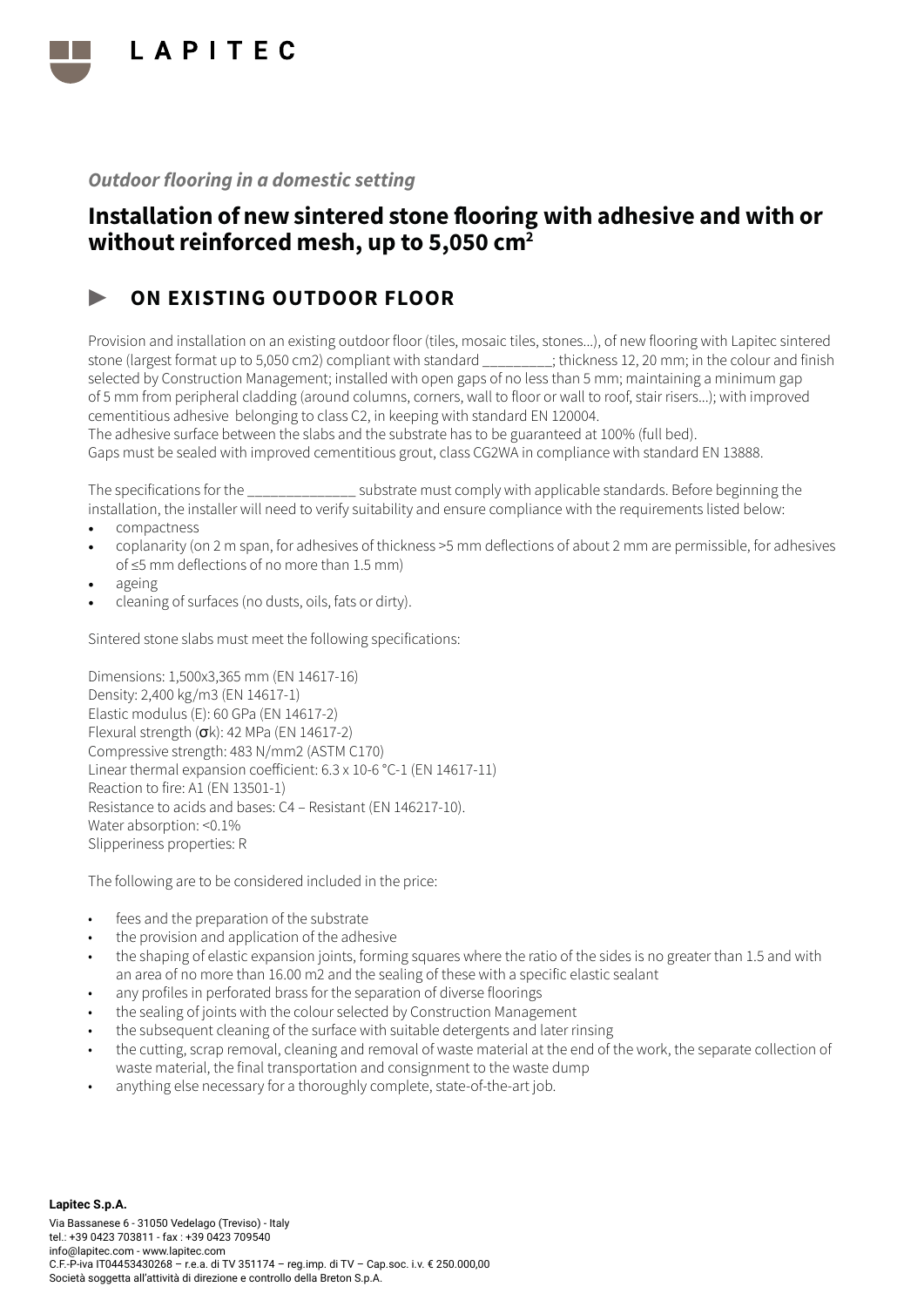

# Installation of new sintered stone flooring with adhesive and with or without reinforced mesh, up to 5,050 cm<sup>2</sup>

#### ON OUTDOOR CEMENTITIOUS SCREED

Provision and installation on outdoor cementitious screed of new flooring with Lapitec sintered stone (largest format up to 5,050 cm2) compliant with standard \_\_\_\_\_\_\_\_\_; thickness 12, 20 mm; in the colour and finish selected by Construction Management; installed with open gaps of no less than 5 mm; maintaining a minimum gap of 5 mm from peripheral cladding (around columns, corners, wall to floor or wall to roof, stair risers...); with improved deformable or highly deformable cementitious adhesive belonging to class C2S1/S2, in keeping with standard EN 120004. The adhesive surface between the slabs and the substrate has to be guaranteed at 100% (full bed). Gaps must be sealed with improved cementitious grout, class CG2WA in compliance with standard EN 13888.

The specifications for the cementitious screed must comply with applicable standards. Before beginning the installation, the installer will need to verify suitability and ensure compliance with the requirements listed below:

- compactness
- coplanarity (on 2 m span, for adhesives of thickness >5 mm deflections of about 2 mm are permissible, for adhesives of ≤5 mm deflections of no more than 1.5 mm)
- ageing
- cleaning of surfaces (no dusts, oils, fats or dirty).

Sintered stone slabs must meet the following specifications:

Dimensions: 1,500x3,365 mm (EN 14617-16) Density: 2,400 kg/m3 (EN 14617-1) Elastic modulus (E): 60 GPa (EN 14617-2) Flexural strength  $(\sigma k)$ : 42 MPa (EN 14617-2) Compressive strength: 483 N/mm2 (ASTM C170) Linear thermal expansion coefficient: 6.3 x 10-6 °C-1 (EN 14617-11) Reaction to fire: A1 (EN 13501-1) Resistance to acids and bases: C4 – Resistant (EN 146217-10). Water absorption: <0.1% Slipperiness properties: R

- fees and the preparation of the substrate
- the provision and application of the adhesive
- the shaping of elastic expansion joints, forming squares where the ratio of the sides is no greater than 1.5 and with an area of no more than 16.00 m2 and the sealing of these with a specific elastic sealant
- any profiles in perforated brass for the separation of diverse floorings
- the sealing of joints with the colour selected by Construction Management
- the subsequent cleaning of the surface with suitable detergents and later rinsing
- the cutting, scrap removal, cleaning and removal of waste material at the end of the work, the separate collection of waste material, the final transportation and consignment to the waste dump
- anything else necessary for a thoroughly complete, state-of-the-art job.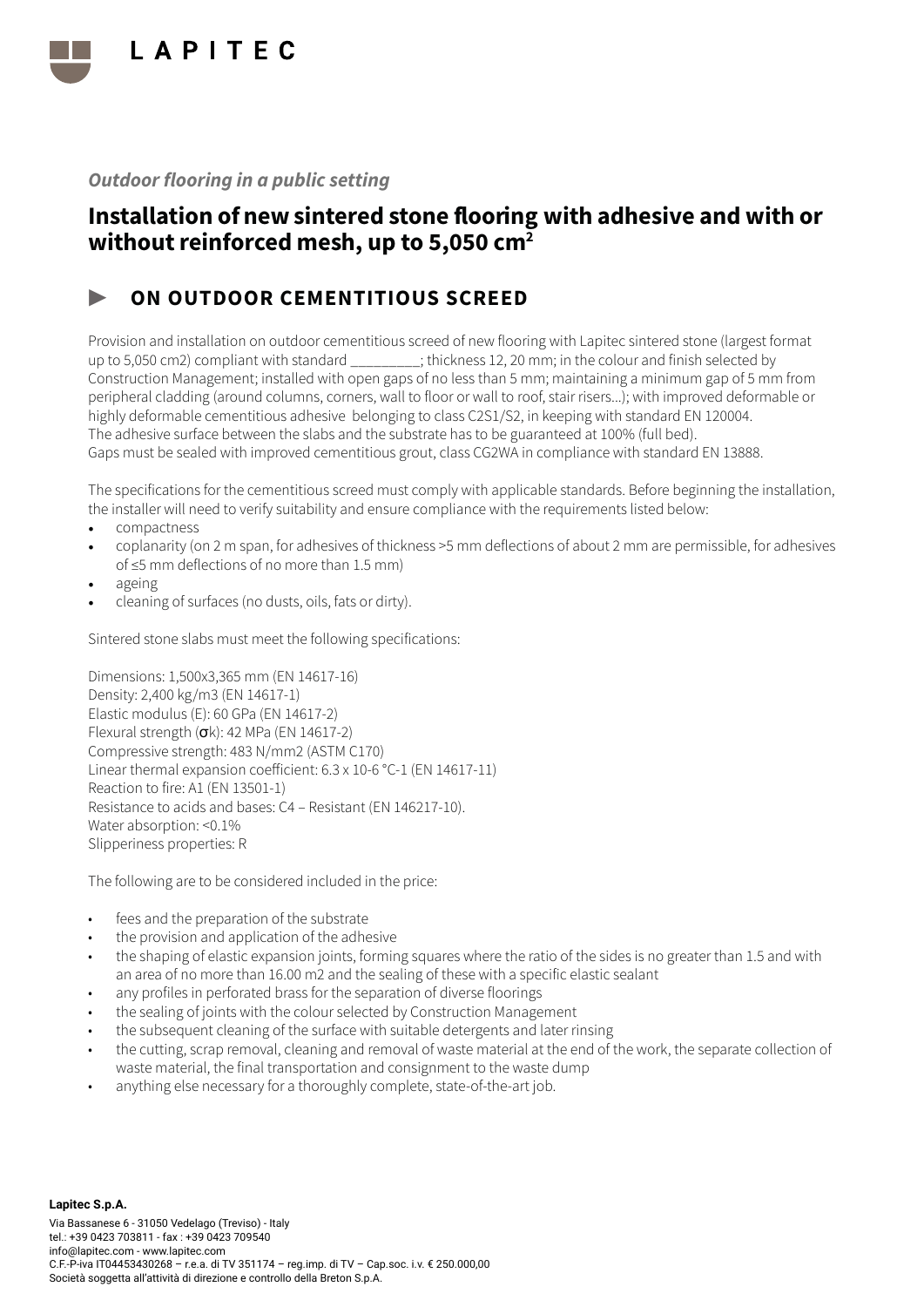

# Installation of new sintered stone flooring with adhesive and with or without reinforced mesh, up to 5,050 cm<sup>2</sup>

#### ON OUTDOOR CONCRETE SUBSTRATE

Provision and installation on outdoor concrete substrate of new flooring with Lapitec sintered stone (largest format up to 5,050 cm2) compliant with standard \_\_\_\_\_\_\_\_\_; thickness 12, 20 mm; in the colour and finish selected by Construction Management; installed with open gaps of no less than 5 mm; maintaining a minimum gap of 5 mm from peripheral cladding (around columns, corners, wall to floor or wall to roof, stair risers...); with improved deformable or highly deformable cementitious adhesive belonging to class C2S1/S2, in keeping with standard EN 120004. The adhesive surface between the slabs and the substrate has to be guaranteed at 100% (full bed). Gaps must be sealed with improved cementitious grout, class CG2WA in compliance with standard EN 13888.

The specifications for the \_\_\_\_\_\_\_\_\_\_\_\_\_\_ substrate must comply with applicable standards. Before beginning the installation, the installer will need to verify suitability and ensure compliance with the requirements listed below:

- compactness
- coplanarity (on 2 m span, for adhesives of thickness >5 mm deflections of about 2 mm are permissible, for adhesives of ≤5 mm deflections of no more than 1.5 mm)
- ageing
- cleaning of surfaces (no dusts, oils, fats or dirty).

Sintered stone slabs must meet the following specifications:

Dimensions: 1,500x3,365 mm (EN 14617-16) Density: 2,400 kg/m3 (EN 14617-1) Elastic modulus (E): 60 GPa (EN 14617-2) Flexural strength  $(\sigma k)$ : 42 MPa (EN 14617-2) Compressive strength: 483 N/mm2 (ASTM C170) Linear thermal expansion coefficient: 6.3 x 10-6 °C-1 (EN 14617-11) Reaction to fire: A1 (EN 13501-1) Resistance to acids and bases: C4 – Resistant (EN 146217-10). Water absorption: <0.1% Slipperiness properties: R

- fees and the preparation of the substrate
- the provision and application of the adhesive
- the shaping of elastic expansion joints, forming squares where the ratio of the sides is no greater than 1.5 and with an area of no more than 16.00 m2 and the sealing of these with a specific elastic sealant
- any profiles in perforated brass for the separation of diverse floorings
- the sealing of joints with the colour selected by Construction Management
- the subsequent cleaning of the surface with suitable detergents and later rinsing
- the cutting, scrap removal, cleaning and removal of waste material at the end of the work, the separate collection of waste material, the final transportation and consignment to the waste dump anything else necessary for a thoroughly complete, state-of-the-art job.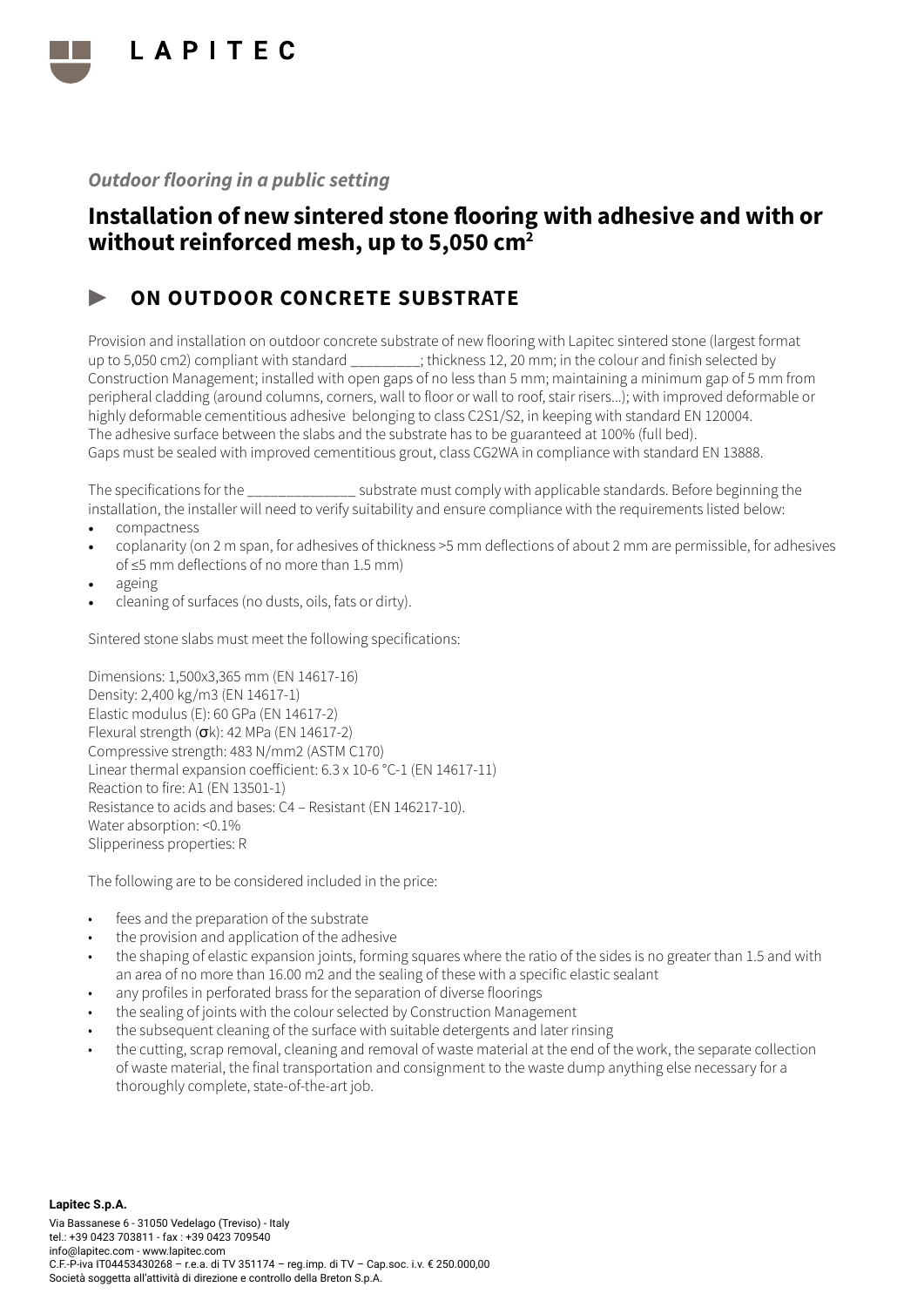

# Installation of new sintered stone flooring with adhesive and with or without reinforced mesh, up to 5,050 cm<sup>2</sup>

# ON OUTDOOR AREAS WATERPROOFED WITH LIQUID CEMENTITIOUS PRODUCTS

Provision and installation on outdoor areas waterproofed with liquid cementitious products, of new flooring with Lapitec sintered stone (largest format up to 5,050 cm2) compliant with standard \_\_\_\_\_\_\_\_\_; thickness 12, 20 mm; in the colour and finish selected by Construction Management; installed with open gaps of no less than 5 mm; maintaining a minimum gap of 5 mm from peripheral cladding (around columns, corners, wall to floor or wall to roof, stair risers...); with improved cementitious adhesive belonging to class C2, in keeping with standard EN 120004. The adhesive surface between the slabs and the substrate has to be guaranteed at 100% (full bed). Gaps must be sealed with improved cementitious grout, class CG2WA in compliance with standard EN 13888.

The specifications for the \_\_\_\_\_\_\_\_\_\_\_\_\_\_ substrate must comply with applicable standards. Before beginning the installation, the installer will need to verify suitability and ensure compliance with the requirements listed below:

- compactness
- coplanarity (on 2 m span, for adhesives of thickness >5 mm deflections of about 2 mm are permissible, for adhesives of ≤5 mm deflections of no more than 1.5 mm)
- ageing
- cleaning of surfaces (no dusts, oils, fats or dirty).

Sintered stone slabs must meet the following specifications:

Dimensions: 1,500x3,365 mm (EN 14617-16) Density: 2,400 kg/m3 (EN 14617-1) Elastic modulus (E): 60 GPa (EN 14617-2) Flexural strength (σk): 42 MPa (EN 14617-2) Compressive strength: 483 N/mm2 (ASTM C170) Linear thermal expansion coefficient: 6.3 x 10-6 °C-1 (EN 14617-11) Reaction to fire: A1 (EN 13501-1) Resistance to acids and bases: C4 – Resistant (EN 146217-10). Water absorption: <0.1% Slipperiness properties: R

The following are to be considered included in the price:

- fees and the preparation of the substrate
- the provision and application of the adhesive
- the shaping of elastic expansion joints, forming squares where the ratio of the sides is no greater than 1.5 and with an area of no more than 16.00 m2 and the sealing of these with a specific elastic sealant
- any profiles in perforated brass for the separation of diverse floorings
- the sealing of joints with the colour selected by Construction Management
- the subsequent cleaning of the surface with suitable detergents and later rinsing

the cutting, scrap removal, cleaning and removal of waste material at the end of the work, the separate collection of waste material, the final transportation and consignment to the waste dump anything else necessary for a thoroughly complete, state-of-the-art job.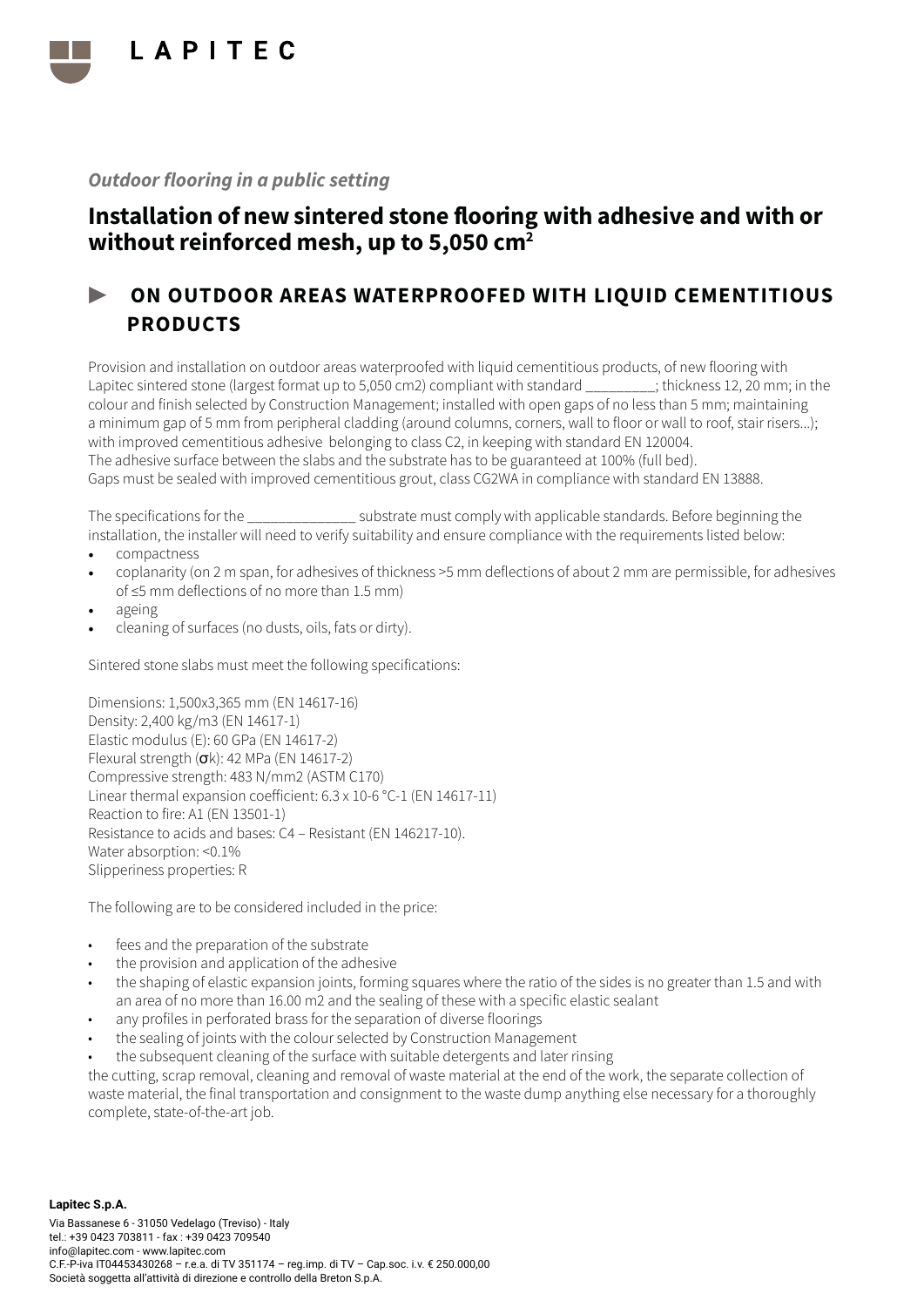

# Installation of new sintered stone flooring with adhesive and with or without reinforced mesh, up to 5,050 cm<sup>2</sup>

### ON OUTDOOR EXISTING TILES OR MOSAIC OR STONES

Provision and installation on outdoor existing tiles, mosaic tiles or stones, of new flooring with Lapitec sintered stone (largest format up to 5,050 cm2) compliant with standard \_\_\_\_\_\_\_\_\_; thickness 12, 20 mm; in the colour and finish selected by Construction Management; installed with open gaps of no less than 5 mm; maintaining a minimum gap of 5 mm from peripheral cladding (around columns, corners, wall to floor or wall to roof, stair risers...); with improved cementitious adhesive belonging to class C2, in keeping with standard EN 120004.

The adhesive surface between the slabs and the substrate has to be guaranteed at 100% (full bed). Gaps must be sealed with improved cementitious grout, class CG2WA in compliance with standard EN 13888.

The specifications for the  $\sim$  substrate must comply with applicable standards. Before beginning the installation, the installer will need to verify suitability and ensure compliance with the requirements listed below:

- compactness
- coplanarity (on 2 m span, for adhesives of thickness >5 mm deflections of about 2 mm are permissible, for adhesives of ≤5 mm deflections of no more than 1.5 mm)
- ageing
- cleaning of surfaces (no dusts, oils, fats or dirty).

Sintered stone slabs must meet the following specifications:

Dimensions: 1,500x3,365 mm (EN 14617-16) Density: 2,400 kg/m3 (EN 14617-1) Elastic modulus (E): 60 GPa (EN 14617-2) Flexural strength (σk): 42 MPa (EN 14617-2) Compressive strength: 483 N/mm2 (ASTM C170) Linear thermal expansion coefficient: 6.3 x 10-6 °C-1 (EN 14617-11) Reaction to fire: A1 (EN 13501-1) Resistance to acids and bases: C4 – Resistant (EN 146217-10). Water absorption: <0.1% Slipperiness properties: R

The following are to be considered included in the price:

- fees and the preparation of the substrate
- the provision and application of the adhesive
- the shaping of elastic expansion joints, forming squares where the ratio of the sides is no greater than 1.5 and with an area of no more than 16.00 m2 and the sealing of these with a specific elastic sealant
- any profiles in perforated brass for the separation of diverse floorings
- the sealing of joints with the colour selected by Construction Management
- the subsequent cleaning of the surface with suitable detergents and later rinsing

the cutting, scrap removal, cleaning and removal of waste material at the end of the work, the separate collection of waste material, the final transportation and consignment to the waste dump anything else necessary for a thoroughly complete, state-of-the-art job.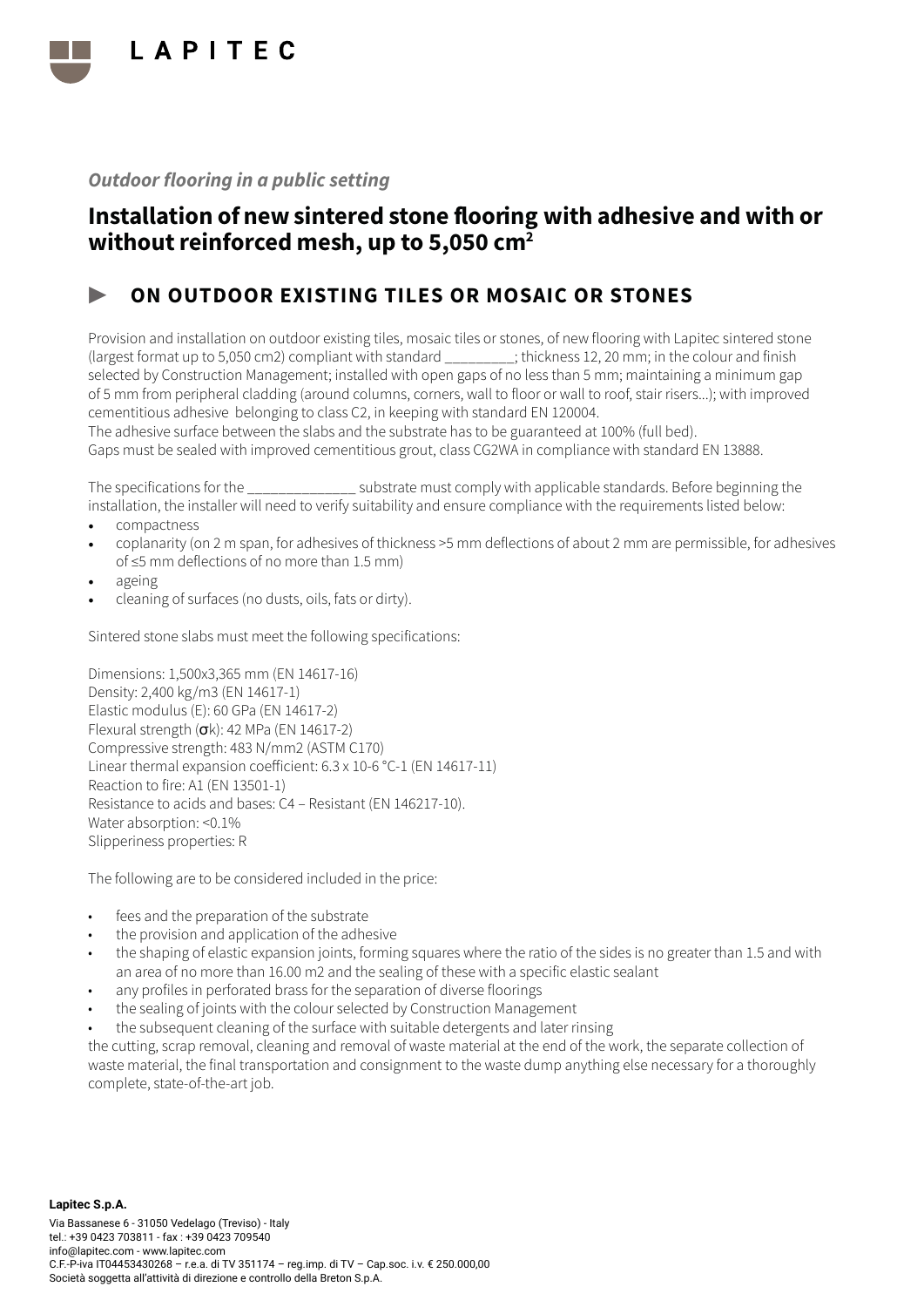

# Installation of new sintered stone flooring with adhesive and with or without reinforced mesh, up to 5,050 cm<sup>2</sup>

### ON OUTDOOR CEMENTITIOUS SCREED WITHOUT HEATING

Provision and installation on outdoor cementitious screed without heating, of new flooring with Lapitec sintered stone (largest format up to 5,050 cm2) compliant with standard \_\_\_\_\_\_\_\_\_; thickness 12, 20 mm; in the colour and finish selected by Construction Management; installed with open gaps of no less than 5 mm; maintaining a minimum gap of 5 mm from peripheral cladding (around columns, corners, wall to floor or wall to roof, stair risers...); with improved deformable or highly deformable cementitious adhesive belonging to class C2S1/S2, in keeping with standard EN 120004.

The adhesive surface between the slabs and the substrate has to be guaranteed at 100% (full bed). Gaps must be sealed with improved cementitious grout, class CG2WA in compliance with standard EN 13888.

The specifications for the \_\_\_\_\_\_\_\_\_\_\_\_\_\_ substrate must comply with applicable standards. Before beginning the installation, the installer will need to verify suitability and ensure compliance with the requirements listed below:

- compactness
- coplanarity (on 2 m span, for adhesives of thickness >5 mm deflections of about 2 mm are permissible, for adhesives of ≤5 mm deflections of no more than 1.5 mm)
- ageing
- cleaning of surfaces (no dusts, oils, fats or dirty).

Sintered stone slabs must meet the following specifications:

Dimensions: 1,500x3,365 mm (EN 14617-16) Density: 2,400 kg/m3 (EN 14617-1) Elastic modulus (E): 60 GPa (EN 14617-2) Flexural strength (σk): 42 MPa (EN 14617-2) Compressive strength: 483 N/mm2 (ASTM C170) Linear thermal expansion coefficient: 6.3 x 10-6 °C-1 (EN 14617-11) Reaction to fire: A1 (EN 13501-1) Resistance to acids and bases: C4 – Resistant (EN 146217-10). Water absorption: <0.1% Slipperiness properties: R

The following are to be considered included in the price:

- fees and the preparation of the substrate
- the provision and application of the adhesive
- the shaping of elastic expansion joints, forming squares where the ratio of the sides is no greater than 1.5 and with an area of no more than 16.00 m2 and the sealing of these with a specific elastic sealant
- any profiles in perforated brass for the separation of diverse floorings
- the sealing of joints with the colour selected by Construction Management
- the subsequent cleaning of the surface with suitable detergents and later rinsing

the cutting, scrap removal, cleaning and removal of waste material at the end of the work, the separate collection of waste material, the final transportation and consignment to the waste dump anything else necessary for a thoroughly complete, state-of-the-art job.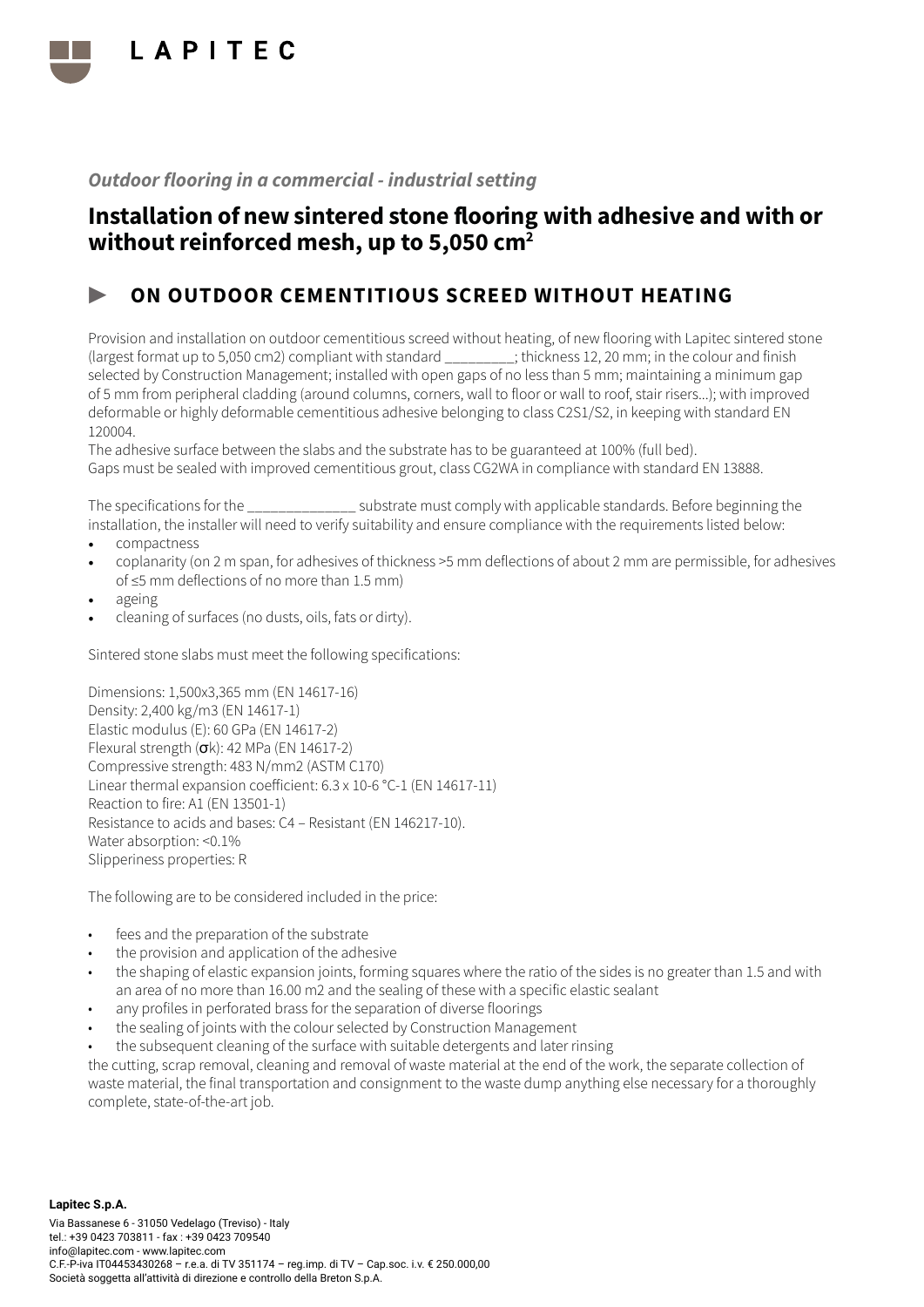

### Installation of new sintered stone flooring with adhesive and with or without reinforced mesh, up to 5,050 cm<sup>2</sup>

# ON OUTDOOR CONCRETE SUBSTRATE

Provision and installation on outdoor concrete substrate of new flooring with Lapitec sintered stone (largest format up to 5,050 cm2) compliant with standard \_\_\_\_\_\_\_\_\_; thickness 12, 20 mm; in the colour and finish selected by Construction Management; installed with open gaps of no less than 5 mm; maintaining a minimum gap of 5 mm from peripheral cladding (around columns, corners, wall to floor or wall to roof, stair risers...); with improved deformable or highly deformable cementitious adhesive belonging to class C2S1/S2, in keeping with standard EN 120004. The adhesive surface between the slabs and the substrate has to be guaranteed at 100% (full bed). Gaps must be sealed with improved cementitious grout, class CG2WA in compliance with standard EN 13888.

The specifications for the  $\sim$  substrate must comply with applicable standards. Before beginning the installation, the installer will need to verify suitability and ensure compliance with the requirements listed below:

- compactness
- coplanarity (on 2 m span, for adhesives of thickness >5 mm deflections of about 2 mm are permissible, for adhesives of ≤5 mm deflections of no more than 1.5 mm)
- ageing
- cleaning of surfaces (no dusts, oils, fats or dirty).

Sintered stone slabs must meet the following specifications:

Dimensions: 1,500x3,365 mm (EN 14617-16) Density: 2,400 kg/m3 (EN 14617-1) Elastic modulus (E): 60 GPa (EN 14617-2) Flexural strength (σk): 42 MPa (EN 14617-2) Compressive strength: 483 N/mm2 (ASTM C170) Linear thermal expansion coefficient: 6.3 x 10-6 °C-1 (EN 14617-11) Reaction to fire: A1 (EN 13501-1) Resistance to acids and bases: C4 – Resistant (EN 146217-10). Water absorption: <0.1% Slipperiness properties: R

The following are to be considered included in the price:

- fees and the preparation of the substrate
- the provision and application of the adhesive
- the shaping of elastic expansion joints, forming squares where the ratio of the sides is no greater than 1.5 and with an area of no more than 16.00 m2 and the sealing of these with a specific elastic sealant
- any profiles in perforated brass for the separation of diverse floorings
- the sealing of joints with the colour selected by Construction Management
- the subsequent cleaning of the surface with suitable detergents and later rinsing

the cutting, scrap removal, cleaning and removal of waste material at the end of the work, the separate collection of waste material, the final transportation and consignment to the waste dump anything else necessary for a thoroughly complete, state-of-the-art job.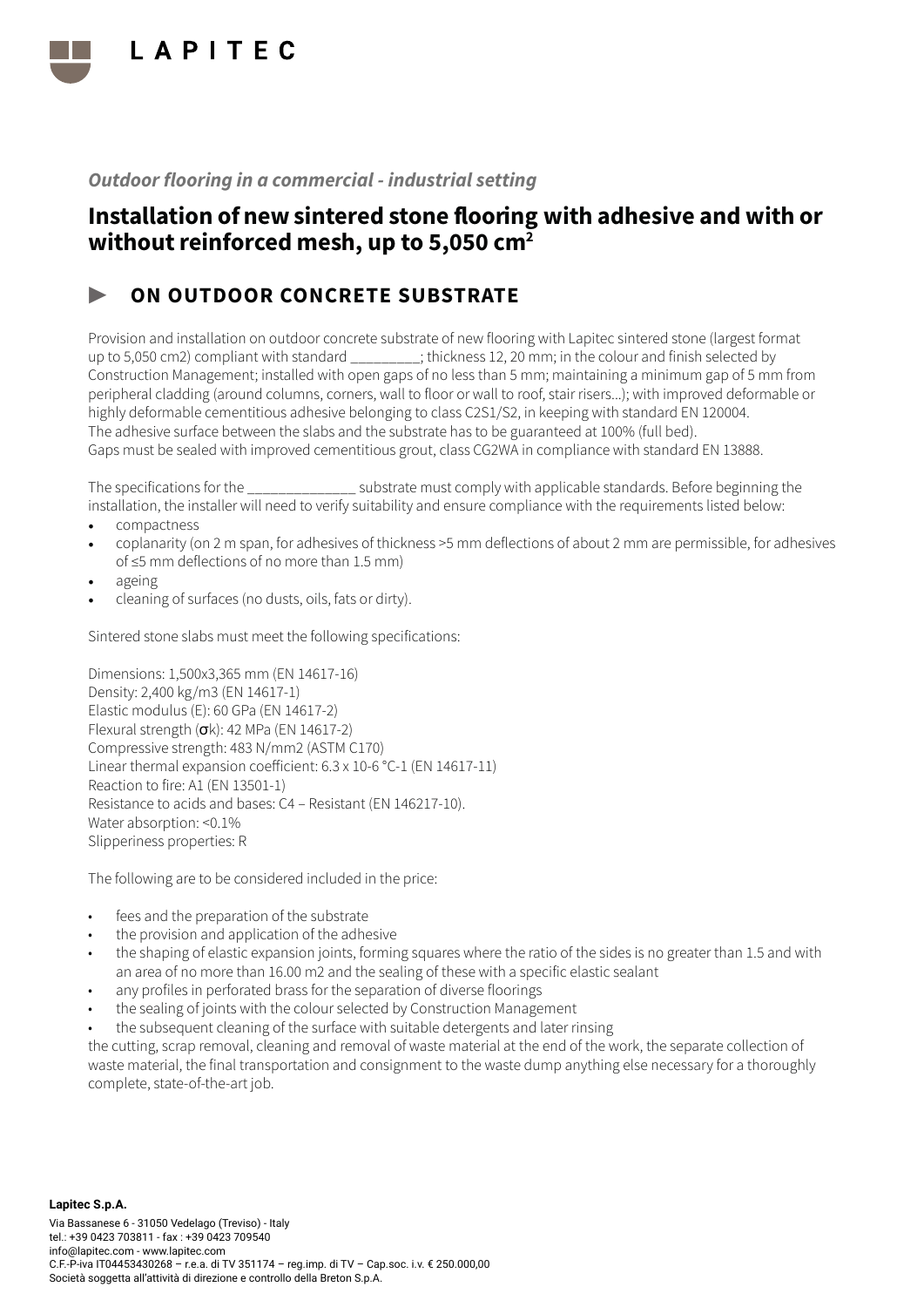

# Installation of new sintered stone flooring with adhesive and with or without reinforced mesh, up to 5,050 cm<sup>2</sup>

### ▶ ON OUTDOOR AREAS WATERPROOFED WITH LIQUID CEMENTITIOUS PRODUCTS

Provision and installation on outdoor areas waterproofed with liquid cementitious products, of new flooring with Lapitec sintered stone (largest format up to 5,050 cm2) compliant with standard \_\_\_\_\_\_\_\_\_; thickness 12, 20 mm; in the colour and finish selected by Construction Management; installed with open gaps of no less than 5 mm; maintaining a minimum gap of 5 mm from peripheral cladding (around columns, corners, wall to floor or wall to roof, stair risers...); with improved cementitious adhesive belonging to class C2, in keeping with standard EN 120004. The adhesive surface between the slabs and the substrate has to be guaranteed at 100% (full bed). Gaps must be sealed with improved cementitious grout, class CG2WA in compliance with standard EN 13888.

The specifications for the \_\_\_\_\_\_\_\_\_\_\_\_\_\_ substrate must comply with applicable standards. Before beginning the installation, the installer will need to verify suitability and ensure compliance with the requirements listed below:

- compactness
- coplanarity (on 2 m span, for adhesives of thickness >5 mm deflections of about 2 mm are permissible, for adhesives of ≤5 mm deflections of no more than 1.5 mm)
- ageing
- cleaning of surfaces (no dusts, oils, fats or dirty).

Sintered stone slabs must meet the following specifications:

Dimensions: 1,500x3,365 mm (EN 14617-16) Density: 2,400 kg/m3 (EN 14617-1) Elastic modulus (E): 60 GPa (EN 14617-2) Flexural strength (σk): 42 MPa (EN 14617-2) Compressive strength: 483 N/mm2 (ASTM C170) Linear thermal expansion coefficient: 6.3 x 10-6 °C-1 (EN 14617-11) Reaction to fire: A1 (EN 13501-1) Resistance to acids and bases: C4 – Resistant (EN 146217-10). Water absorption: <0.1% Slipperiness properties: R

The following are to be considered included in the price:

- fees and the preparation of the substrate
- the provision and application of the adhesive
- the shaping of elastic expansion joints, forming squares where the ratio of the sides is no greater than 1.5 and with an area of no more than 16.00 m2 and the sealing of these with a specific elastic sealant
- any profiles in perforated brass for the separation of diverse floorings
- the sealing of joints with the colour selected by Construction Management
- the subsequent cleaning of the surface with suitable detergents and later rinsing

the cutting, scrap removal, cleaning and removal of waste material at the end of the work, the separate collection of waste material, the final transportation and consignment to the waste dump anything else necessary for a thoroughly complete, state-of-the-art job.